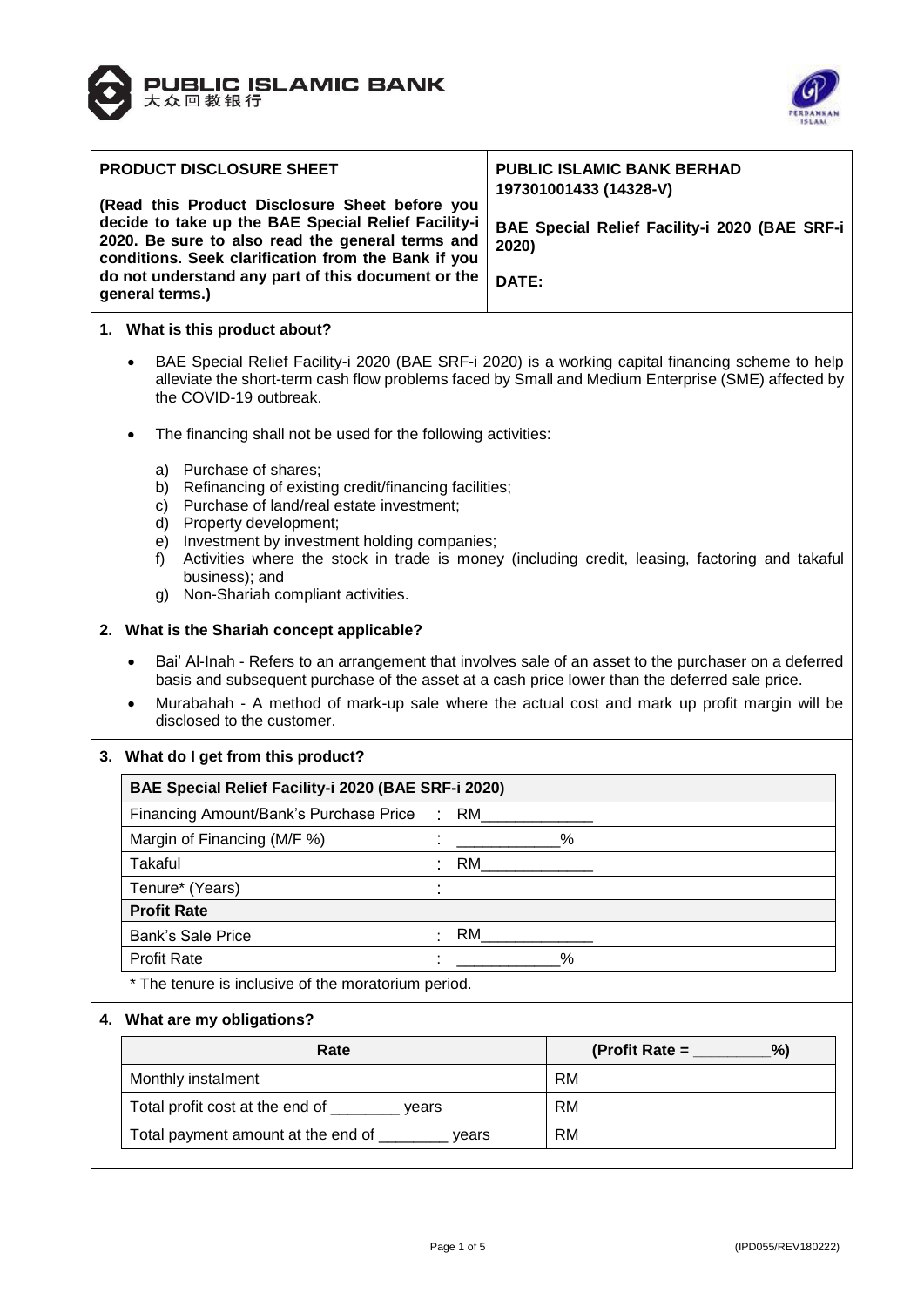



## **5. What are the fees and charges I have to pay?**

#### Guarantee Fee

- 0.5% per annum on the coverage amount (payable to Credit Guarantee Corporation Malaysia (CGC)/ Syarikat Jaminan Pembiayaan Perniagaan (SJPP).
- Guarantee fee shall commence from the guarantee effective date and it is embedded in the chargeable financing rate.

For full list of fees and charges, please visit our website at [www.publicislamicbank.com.my.](http://www.publicislamicbank.com.my/)

## **6. What if I fail to fulfil my obligations?**

- 6.1 Unless otherwise stipulated under the respective type of facility, in the event of default the Bank reserves the right to impose the following:
	- a) For failure to pay any instalments of the facility(ies) from date of the first disbursement until the date of the maturity of the facility(ies), the *ta'widh* (compensation) rate that shall be applied is one per cent (1%) per annum on any overdue amount, or any such rate as approved by Bank Negara Malaysia.

Formula for *ta'widh* on overdue instalment(s) is as follows:

Overdue Instalment(s) X *Ta'widh* Rate X No. of Overdue Day(s) 365

b) Please take note that if your account remains in arrears and upon recall of the facility or brought to court for judgement before maturity date, late payment charge of 1% p.a. on the remaining outstanding balance will be imposed.

Outstanding Balance X 1% p.a. X No. of Overdue Day(s) 365

c) For failure to pay any instalments and which failure continues beyond the maturity date of the facility(ies), the compensation rate that shall be applied is the Bank's Average Financing Rate\* (AFR) on the outstanding balance or any such rate as approved by Bank Negara Malaysia.

The formula for late payment charge after maturity is as follows:

Outstanding Balance X AFR X No. of Overdue Day(s) <u>365 - John Stein, Amerikaansk politiker (</u>

- Also known as "Combined Rate" which consist of two (2) elements namely *ta'widh* and *gharamah*. *Ta'widh* refers to the amount that may be compensated to the Bank based on actual loss incurred due to default while *gharamah* refers to the penalty charged on the defaulters over and above the *ta'widh*.
- d) The Bank shall not compound the compensation payable to the principal amount/financing amount.
- 6.2 A Guarantee Fee of 0.5% per annum on the coverage amount is payable to Credit Guarantee Corporation Malaysia (CGC)/Syarikat Jaminan Pembiayaan Perniagaan (SJPP). The Guarantee Fee shall commence from the guarantee effective date. The said Guarantee Fee is embedded in the chargeable financing rate. In the event that the facility is cancelled by you after the Bank has paid the total Guarantee Fee for the entire year, the Bank reserves the right to recover from you one year's guarantee fee amounting to 0.5% per annum of the amount guaranteed by any approved method the Bank determines including by debiting your account with the Bank with twenty-one (21) calendar days prior written notice to you.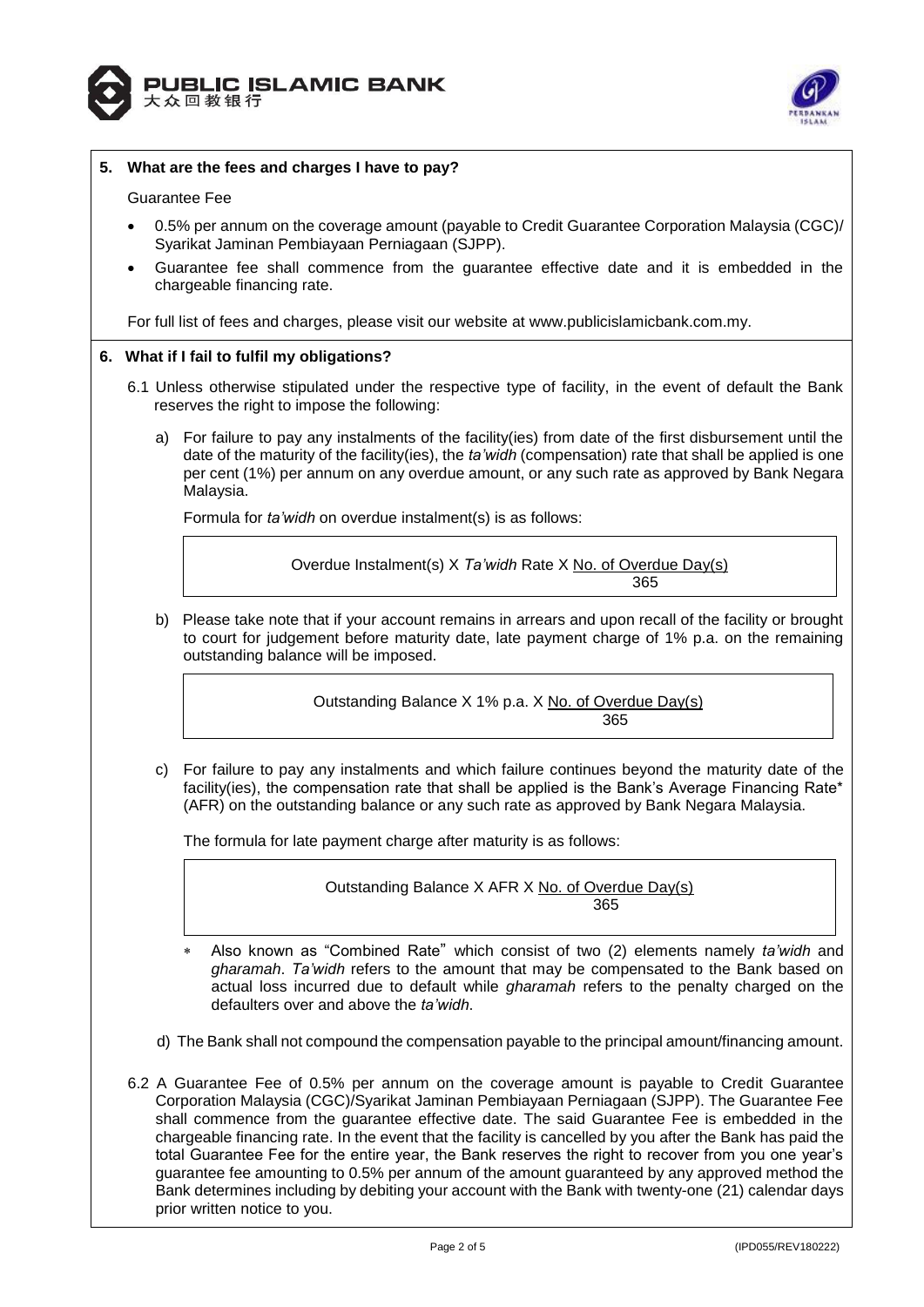



## **6. What if I fail to fulfil my obligations?, cont.**

- 6.3 The Bank has the right at any time without notice to you to debit your Current/Savings Account with us towards payment of the monthly payment of the financing and any other charges and/or fees incurred in the granting of the financing including Takaful contribution, quit rent, assessment, cost of an updated/revised valuation reports, fees for searches, legal fees for preparation and perfection of security documents by Bank's solicitors, legal costs incurred in relation to enforcement of security/recovery cost and any other cost or expenses incidental thereto.
- 6.4 The financing tenure shall be up to five and a half (5.5) years or such other term as determined by Bank Negara Malaysia, including six (6) months of moratorium on both principal and profit payments.
- 6.5 If the financing tenure extends into retirement, you are to advise us on your plans to service the monthly payment after your retirement.
- 6.6 You are to furnish us all relevant information regarding financing taken from all financial institutions, cooperatives, building societies, credit companies and merchants that provide credit sales, etc. and to fully and accurately disclose material information that has a bearing on our financing decision. Failure by you to disclose essential and correct information in the financing application as well as the consequences of providing incomplete or incorrect information may lead to a higher financing rate or rejection of your financing application.
- 6.7 Legal action will be taken if you fail to respond to the reminder notices.
- 6.8 Legal action against you may affect your credit rating leading to financing being more difficult or expensive to you.
- 6.9 Under specific circumstances where the customer is not contactable, the Bank's obligation is considered to be fulfilled, if such notice has been sent to the last known address of the customer at least seven (7) calendar days in advance.

# **Other terms and conditions**

- 1) You may select to use Bank's panel lawyers/Takaful operators/valuers.
- 2) On case to case basis depending on your credit assessment by the Bank, you may be required to provide a guarantor.

#### **7. What if I fully settle the financing before its maturity?**

- The Bank will offer lesser rebate/ibra' on the remaining unearned profit.
- Ibra' (rebate) refers to an act by a person relinquishing his rights to collect payment due from another person. The bank may grant ibra' to customers of a sale based financing who settled their facility prior to the agreed settlement period as stipulated in the agreement.
- Calculation Example:

| lbra'                           | = Deferred profit - Early settlement charges                                                                            |
|---------------------------------|-------------------------------------------------------------------------------------------------------------------------|
| a)                              | $=$ RM98,167.98 - RM0.00                                                                                                |
| Example                         | $=$ RM98,167.98                                                                                                         |
| b) Settlement amount<br>Example | = Outstanding selling price + Instalments due - Ibra<br>$=$ RM267,766.53 + RM2,028.53 - RM98,167.98<br>$=$ RM171,627.08 |

No Early Settlement Fee will be charged.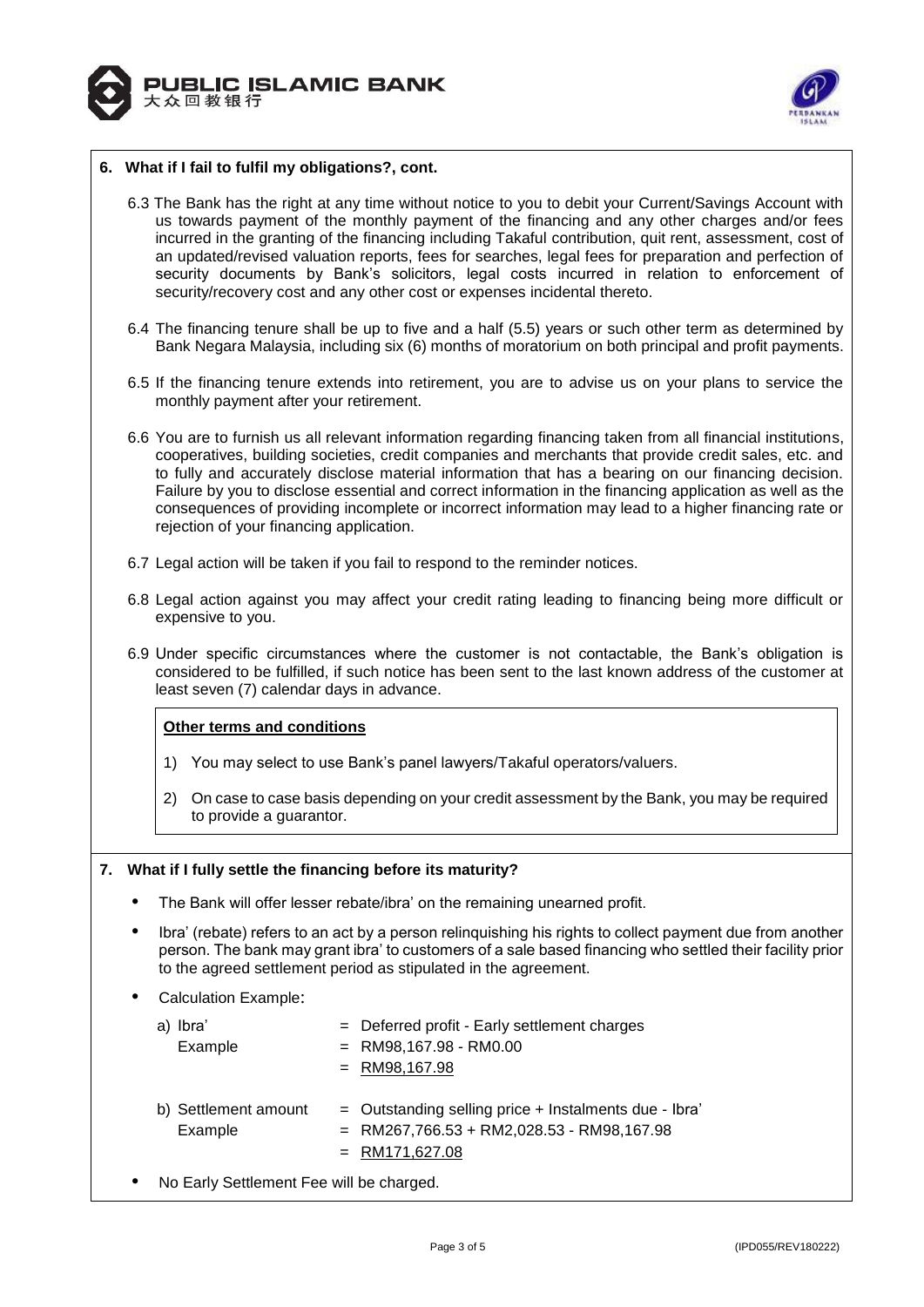



# **8. Do I need any Takaful coverage?** Mortgage Reducing Term Takaful (MRTT)  $\qquad \qquad$  [ ] Yes [ ] No Business Financing Term Takaful (BFTT)  $\qquad \qquad$  [ ] Yes [ ] No Fire/House Holder/House Owner Takaful **Information Club To Club Yes** [ 1 No Note: The customer can refer to the Branch on the list of panel Takaful operators. The Bank may provide quotations for any compulsory Takaful offered by the Bank's panel of Takaful operators but the customer is free to use the service of non-panel Takaful operators. However, only the amount from Takaful providers approved by the Bank may be financed. **9. What are the major risks?** In the event that the Government of Malaysia vary or amend any terms and conditions including the amount of guarantee, the Bank reserves the right to cancel the facilities or restructure the facilities subject to the new terms and conditions. **10. What do I need to do if there are changes to my contact details?** It is important that you inform us (written notice to be sent to the account holding branch) of any change in your contact details to ensure that all correspondences reach you in a timely manner. **11. Where can I get assistance and redress?** • If you have difficulties in making payments, you should contact us earliest possible to discuss payment alternatives. If you wish to complain on the products or services provided by us, you may contact us at: **Public Islamic Bank Berhad 25th Floor, Menara Public Bank 146 Jalan Ampang 50450 Kuala Lumpur Telephone** : 1-800-22-5555 **Fax** : 03-2162 2224 **E-mail** : islamicbkg@publicislamicbank.com.my **Website** : https://www.publicislamicbank.com.my Alternatively, you may seek the services of Agensi Kaunseling dan Pengurusan Kredit (AKPK), an agency established by Bank Negara Malaysia to provide free services on money management, credit counselling, financial education and debt restructuring for individuals. You can contact AKPK at: **Tingkat 8, Maju Junction Mall 1001, Jalan Sultan Ismail 50250 Kuala Lumpur Telephone** : 03-2616 7766 **E-mail** : enquiry@akpk.org.my